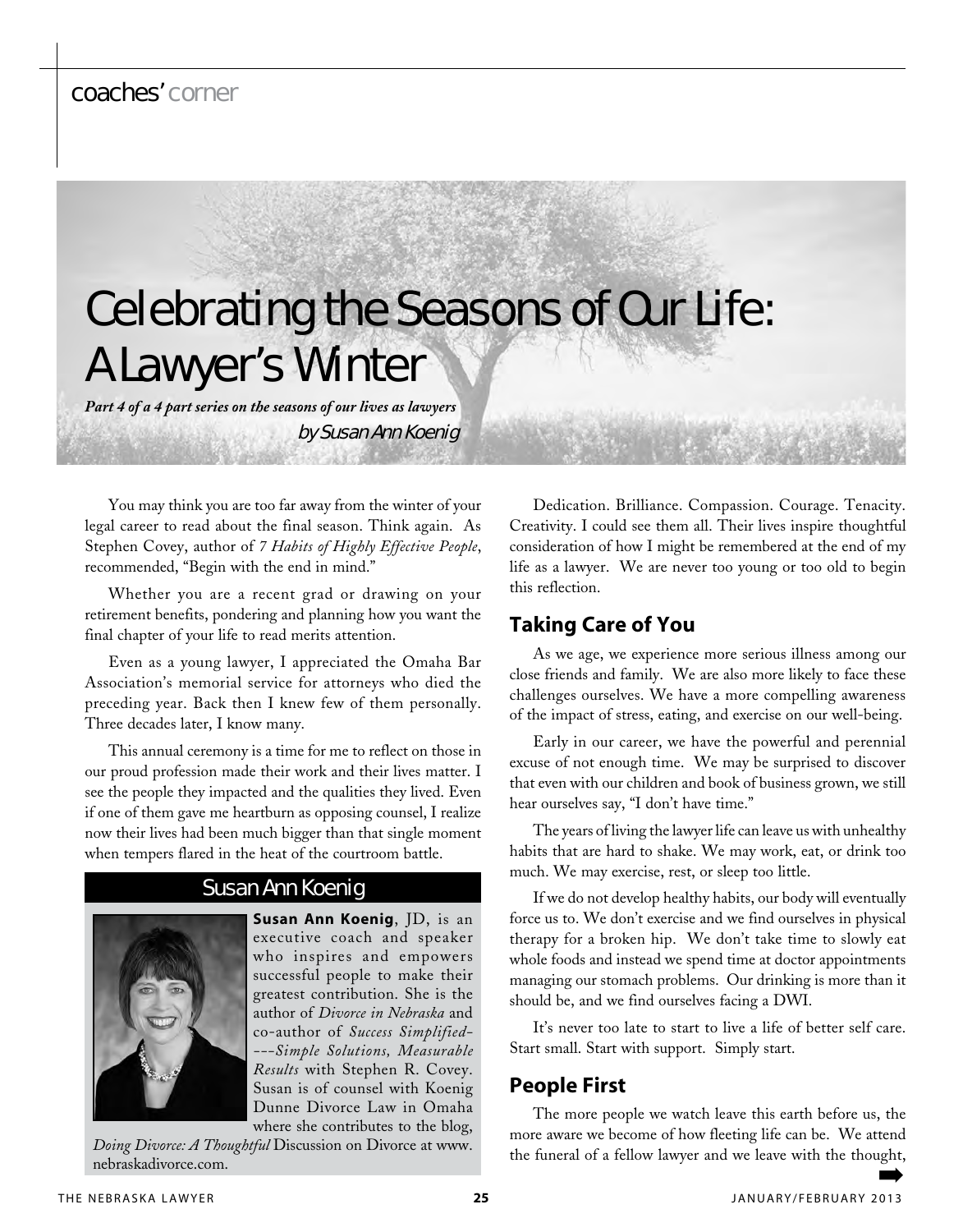#### **coaches' corner**

"I wish I had known her better." Investing in our relationships becomes more important than ever as we become more aware of just how fragile life is.

Consider how you will look back on your relationships. How will you be described as a parent, a partner, a friend? Is there a relationship you have neglected in the past? Is there a grudge it's time to release? Do you want to be spending more time with grandchildren?

If we are not mindful, the office will take a real toll on our relationships. Practicing law can be greedy and grueling when it comes to time. Attending your child's school program, having lunch with an old friend, or cooking dinner with your family can feel like a luxury.

Who matters in your life? Are you giving your relationships the time and attention they deserve? Are there conversations with important people in your life that you have been putting off? Are there friendships that you need to let go of? Is it time to plan that long-deferred family vacation?

If you are no longer going to the office each day, consider taking the initiative to get together with the people you enjoyed while you were. Just because you no longer put on a suit each day doesn't mean you can't continue to enjoy the good company of your favorite colleagues.

In the winter of our careers, we realize that we want to take

care of our relationships while we still have the privilege.

## **A Closer Look at Succession**

At this stage you may have completed your succession plan for your practice, be carrying it out, or saying, "Yikes! I better get one!" If you don't have one, the need is now more urgent.

Implementing your succession plan may take longer than you think. Remember that last home improvement project you thought you could wrap up before the football game started that ended up taking a month? I took my first coaching course in 2001 and started coaching in 2003. But it was five years later before I wrapped up my cases and looked at becoming of counsel with my firm.

Most of us are not all that crazy about considering, let alone discussing, our mortality. Any estate planning attorney can tell you of the challenges of getting a client to finalize their documents.

The desire to postpone succession planning is normal. I hold an intention to be a centenarian, so it's easy for me to think I have decades before I need to worry about what happens to the firm should death come suddenly.

The truth is, a succession plan is not for us. It is for our clients, our co-workers, and our families. After all, depending upon your spiritual beliefs, when we die we will either be dust in